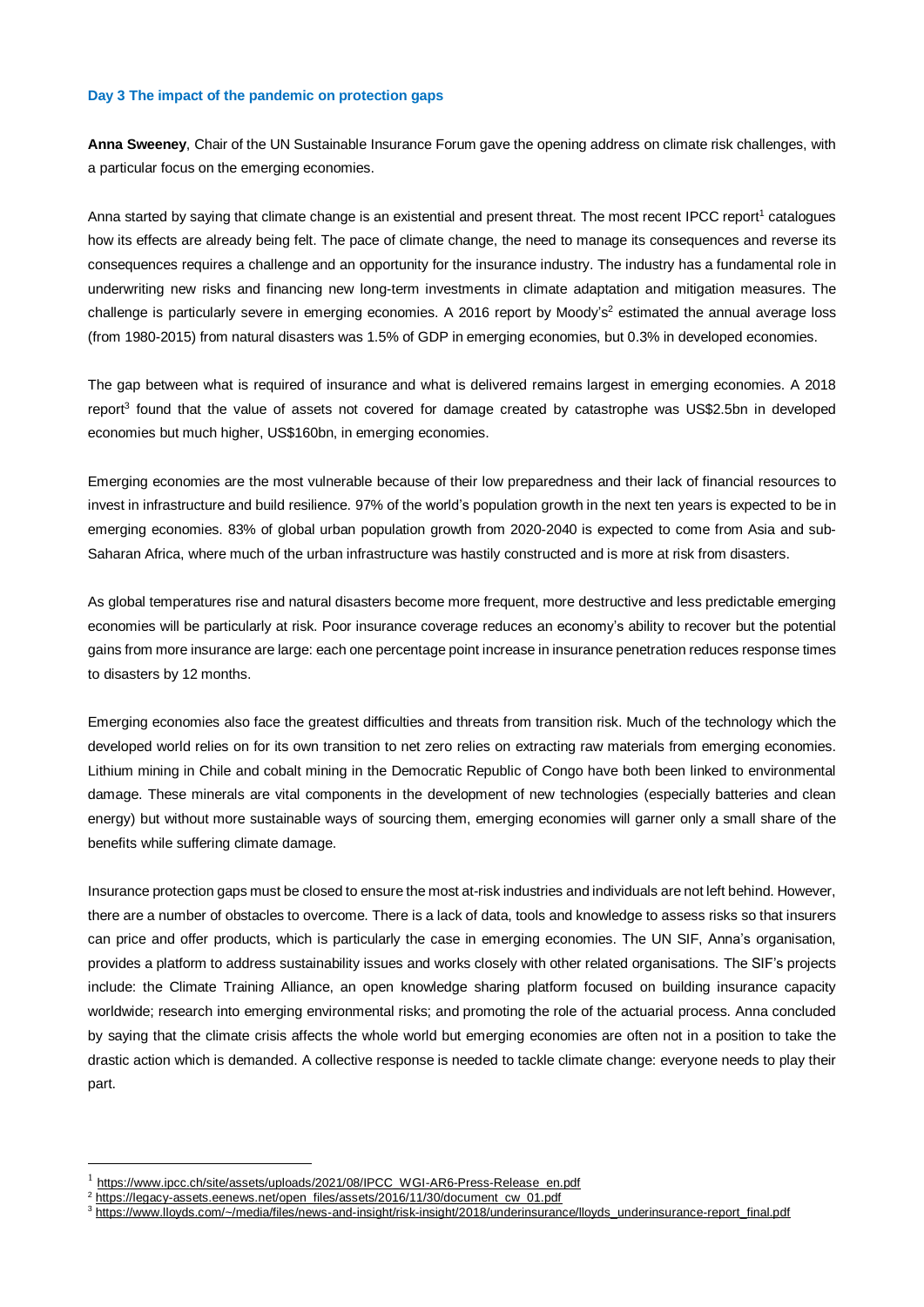# **Panel discussion**

The panel members were: **Arup Chatterjee,** Principal Financial Sector Specialist, Asian Development Bank **Monique Goyens,** Director General, European Consumer Association **Ruth Lux**, Head of Public Sector EMEA, Guy Carpenter **Kai-Uwe Schanz,** Head of Research & Foresight, The Geneva Association **Justin Wray,** Head of Policy Department, EIOPA and the Moderator was: **Alexander Ludwig,** Chair, Public Finance & Macroeconomic Dynamics, ICIR, Goethe University.

## **How has the pandemic increased pre-existing protection gaps?**

**Arup** began by commenting that Covid has brought discussions on protection gaps to centre stage. In developing Asia, protection gaps existed even before the pandemic. Arup sees them as manifestations of unresolved development problems. Public insurance schemes do not exist or are underdeveloped. Such a situation constrains the ability of governments to respond to and mitigate shocks. Consequently, contingent liabilities gradually build up on governments' balance sheets. Also, governments are increasingly making businesses, households and individuals responsible for managing the adverse financial consequences of risks to assets, lives, incomes and livelihoods without paying as much attention to developing insurance markets. As a result, millions are either uninsured or underinsured: there is a significant protection gap.

Governments have absorbed a significant impact of the health and economic effects of the pandemic but there has often been a "double or triple whammy" as these have been compounded by natural calamities and cyber-related losses.

The 'property protection gap' of the impact of natural hazards and climate change risks is US\$134 billion for Asia alone today, but this is just the tip of the iceberg. Asia's mortality protection gap stood at US\$83 trillion in 2019, with three in four households in financial danger if a breadwinner dies. The health protection gap is US\$1.8 trillion in 2019 (or 10% of the average annual household income). The pensions protection gap stood at US\$70 trillion in 2015 and is forecast to grow by 5% each year. With the increased use of digital technology, Asia's cyber-risk protection gap is US\$27 billion in indirect economic losses.

The infrastructure financing gap, according to ADB estimates, is US\$26 trillion for hard infrastructure alone. The social infrastructure funding gap is a similar size. Closing these gaps is vital for socio-economic prosperity. The insurance industry can contribute by offering affordable and fit-for-purpose risk-sharing and long-term financing solutions.

**Monique** felt that the response to Covid had generally been handled well by the existing system. The same, however, is not true when looking at natural disasters. In Europe, there is a big insurance protection gap. Only 46% of German consumers are insured against natural disasters. In Belgium, the authorities have decided to help the uninsured that were affected by recent floods.

Prioritisation of risk management is, however, necessary. Consumers need to protect themselves against risk, but there are too many barriers. In particular, they may not be aware of the need or, if they are, the price may be too high. When it comes to natural disasters, those who are less able to pay generally live in high risk areas.

**Ruth** noted that threats do not stop at borders and are too great to be addressed by individuals, companies or even countries. The Global Risks Report produced each year by the World Economic Forum, with Marsh McLennan as a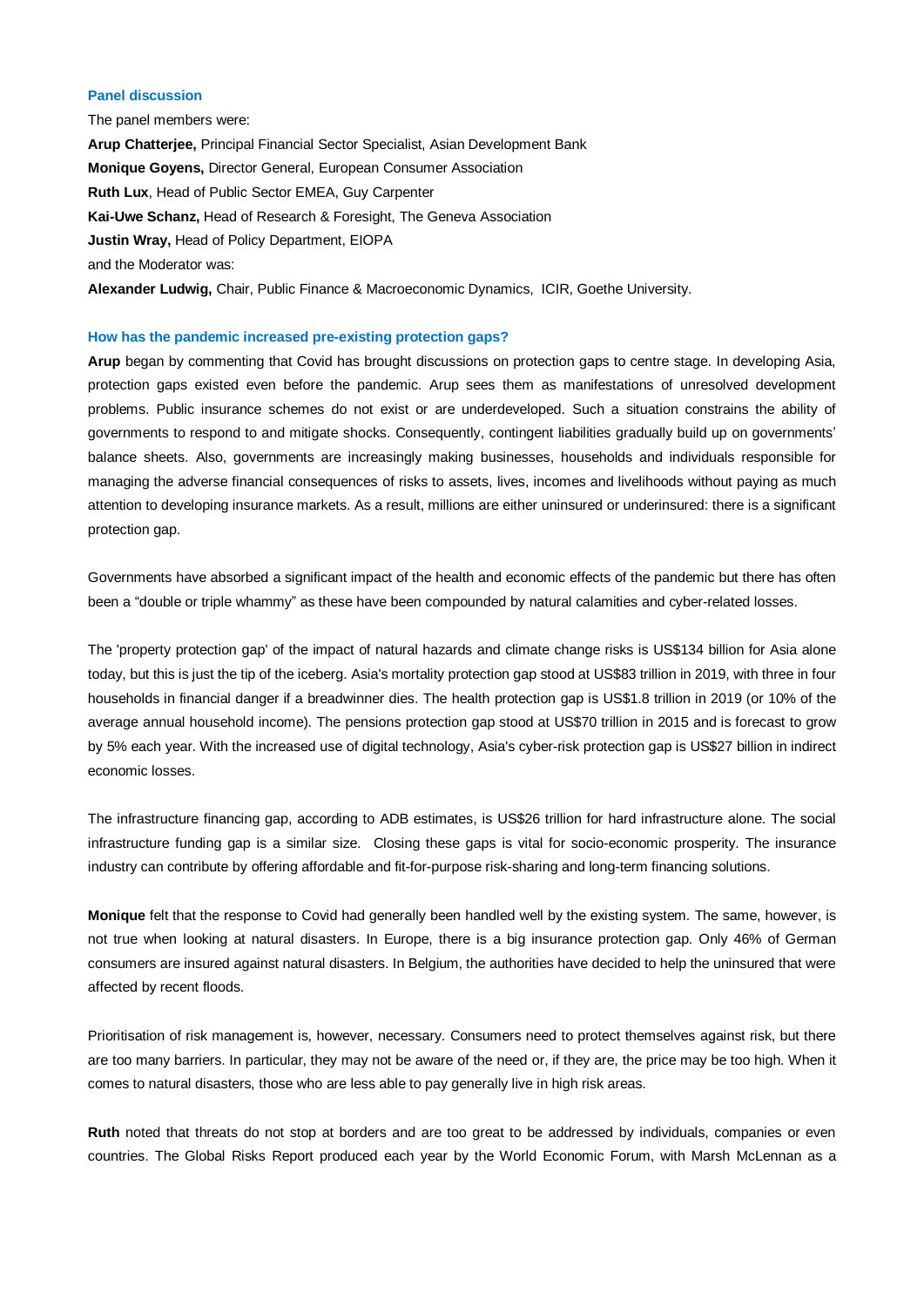strategic partner,<sup>4</sup> identified two sources of concern. First, that we are facing a still unknown and very complex fallout from COVID-19. The pandemic has significantly impacted lives, livelihoods and the health of global economies and societies. It is causing enormous structural challenges for governments, the private sector, and communities. As a result, the recovery will most likely be uneven and there will be surprises. Second, there is an acceleration of pre-existing critical global risks affecting businesses and society such as digital dependency, cyber, civil unrest and geopolitical interactions, and there will be narrowing opportunities for action on many of them. Vulnerable societies and economies put at risk our efforts to address long-standing issues such as climate change and the loss of biodiversity.

The report also highlights how incredibly difficult it is to handle these risks alone. Ruth said that is why it is vitally important to come together in forums like this, to exchange views and build together the right support mechanisms, allowing all of us to better anticipate and address emerging threats.

The insurance losses from Covid amount to around US\$45bn, mainly from event and trip cancellation. This amount (relatively small compared to the economic losses) highlights the huge protection gaps we had pre-pandemic and has brought other protection gaps – such as large scale cyber and climate change losses – to the forefront.

**Kai-Uwe** highlighted the three protection gaps which are best understood and quantifiable: healthcare expenditure, mortality risk and natural disaster risk. The three gaps together amount to around US\$1.4 trillion in terms of premium equivalence.<sup>5</sup> So, if all three were closed the global insurance market would expand by 20%. Of course, there are two ways of reducing protection gaps: increasing coverage or reducing losses through prevention and mitigation.

Covid has clearly exposed the health and mortality protection gaps. In India, 60% of healthcare spending is out of pocket. Latin America has one of the highest mortality protection gaps and is most affected by excess mortality from Covid.

The "real black swan event" was not the pandemic itself but the public response to it. Economies shut down and global GDP contracted by US\$5 trillion, but insurance payouts were much less than US\$100bn. This gives a preliminary indication of where we stand in terms of protection gaps.

Cyber security risks were highlighted by the pandemic and here, also, the figures are daunting. Estimated global losses from cyber-attacks are estimated at about US\$1 trillion but global cyber insurance premiums are only around US\$10bn pa.

**Justin** commented that protection gaps have always existed and we should avoid considering them all as inherently bad. There may be good reasons why individuals do not want to insure against all of their economic vulnerability. Justin underscored Kai-Uwe's point that, in terms of solving protections gaps, increased insurance is one method but mitigation is the other. The pandemic illustrated that in order for the recovery to be solid, insurance can provide a vital role, but the existence of protection gaps shows this is not straightforward. The pandemic has increased awareness of protection gaps, has raised issues for public policy and has encouraged the search for new solutions.

**Alexander** commented on the common themes that were emerging from the panel discussion: that the pandemic has made clear there are huge risks, but that we can simply not define the protection gap as the amount that is uninsured. There may not be the demand to insure all these.

<sup>&</sup>lt;u>.</u> <sup>4</sup> <https://www.marsh.com/uk/risks/global-risk/insights/global-risks-report-2021.html>

<sup>5</sup> [https://www.swissre.com/dam/jcr:ca784019-cd41-45fb-81ed-9379f2cd91e3/swiss-re-institute-sigma-resilience-index](https://www.swissre.com/dam/jcr:ca784019-cd41-45fb-81ed-9379f2cd91e3/swiss-re-institute-sigma-resilience-index-update-june-2021.pdf)[update-june-2021.pdf](https://www.swissre.com/dam/jcr:ca784019-cd41-45fb-81ed-9379f2cd91e3/swiss-re-institute-sigma-resilience-index-update-june-2021.pdf)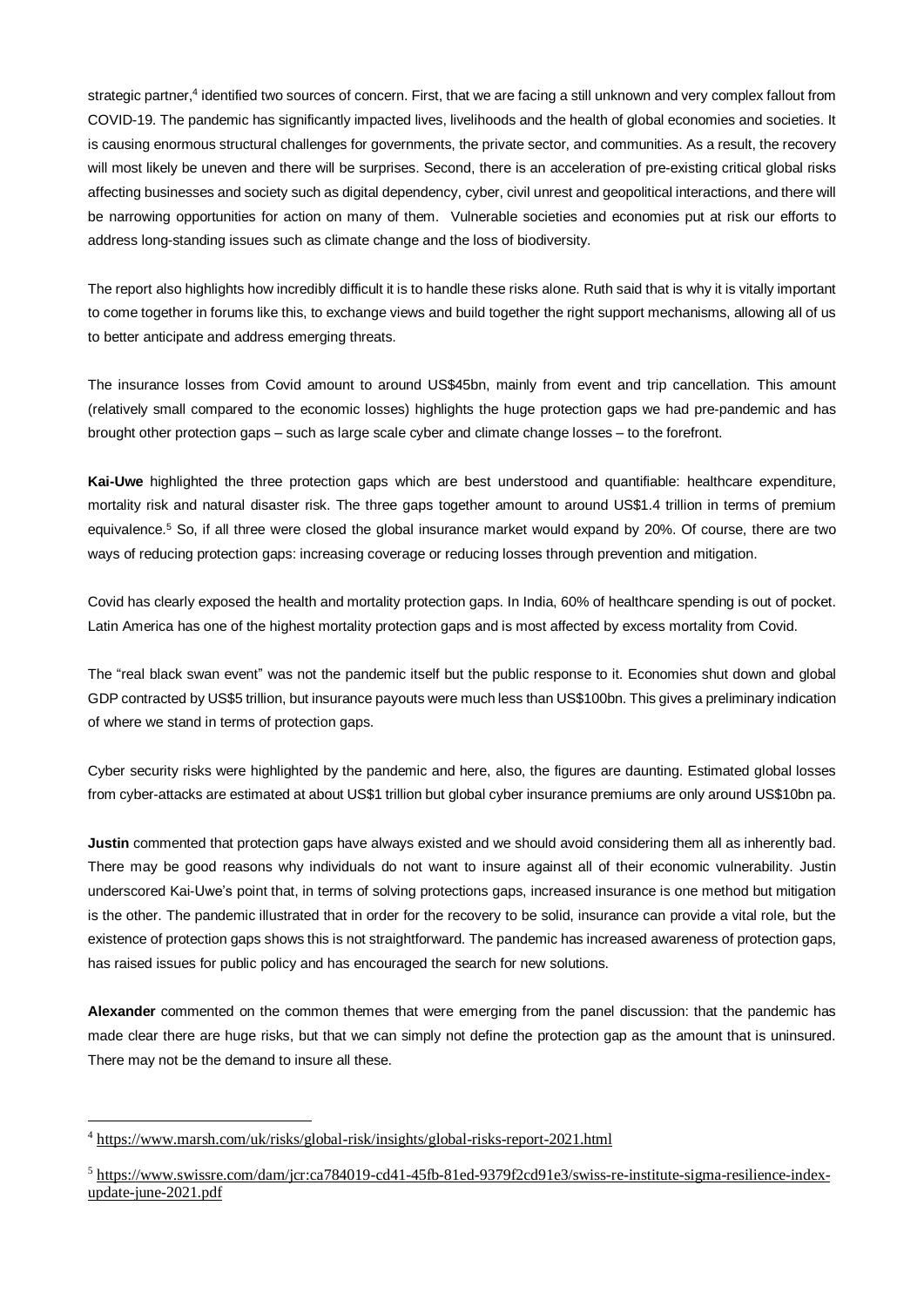#### **Protection gaps and government intervention**

In response to an audience opinion poll, 79% thought that the pandemic had persistently increased pre-existing protection gaps; and 79% thought there was a need for the government to play a more positive role. The poll showed the environmental risks protection gap was considered the most important one to close.

**Arup** said he was "a bit surprised" by the latter result. The longevity risks and pension protection gaps are more pronounced than the environmental risks gap but less visible, certainly in emerging markets where there is a large informal sector without access to basic social protection. He also thought that rather than pre-existing gaps having increased, they could more correctly be seen as having attracted greater attention.

**Monique** said she was not surprised by the results, especially the importance attached to environmental risks: these (especially floods and wildfires) are very much in the spotlight at the moment and also impact many other risks. Although cyber risk has also attracted much attention, Monique said there were many ways of protecting against this. Simple password protection techniques often received too little attention. Prevention and cooperation would be a way of mitigating the outcomes. "The precautionary principle is an investment, not a cost" she said.

**Arup** responded that he was mainly concerned about the contingent liabilities on governments' balance sheets which can become actual liabilities. Parts of Africa and Asia are not saving adequately for their future. Governments' budgets are already under strain and this could increase further if old age income security, as part of a social protection obligation, must be provided.

**Ruth** said it was crucial to look at the pandemic and learn from it as "the government is the insurer of last resort." Government can back an insurance solution or provide financial support to those directly in need. Insurance solutions can be seen as generally preferable, not least because government support can often be arranged hastily in the midst of a crisis. An insurance solution can provide *ex ante* transparency and certainty on the level of benefits that will be provided. It can also leverage the existing claims payment infrastructure to deliver benefits quickly, particularly if the trigger for claims is simple.

**Kai-Uwe** echoed Arup's surprise that the natural disaster gap was ranked as the most important. The global natural disaster protection gap of US\$150bn per year pales in comparison to the economic losses from the pandemic. It is also small in relation to the cyber risk losses we might see. A super solar storm that knocks out the global internet for a few weeks could well involve trillion-dollar losses for the global economy. Such risks mean the insurance industry may have to be more proactive in dealing with government. In conclusion, "post-pandemic, the private sector will have to live with big government".

**Justin** said he was not that surprised by the results. He agreed with Arup's comment that what the pandemic had done was increased awareness of the other protection gaps although, of course, we do have to be careful about correlations. For example, during the pandemic cybercrime had increased. The other point is that we simply do not know where the next protection gap will arise. Rather than emphasise the rankings of the three main risks considered in the poll, Justin thought it was more appropriate to look at what all three have in common: they involve risks which are hard to pool and geographic diversification does not help. So, insurance solutions on their own are unlikely to be sufficient; a role for government will be needed.

In response to a question, **Arup** commented that environmental damage may well raise concerns about healthcare and longevity. All three risks are interrelated. Contractual savings institutions like insurance companies and pension funds can tap a vast pool of savings that they use to finance a diverse range of infrastructure investments that meet climate adaptation and mitigation targets and reduce the residual risk,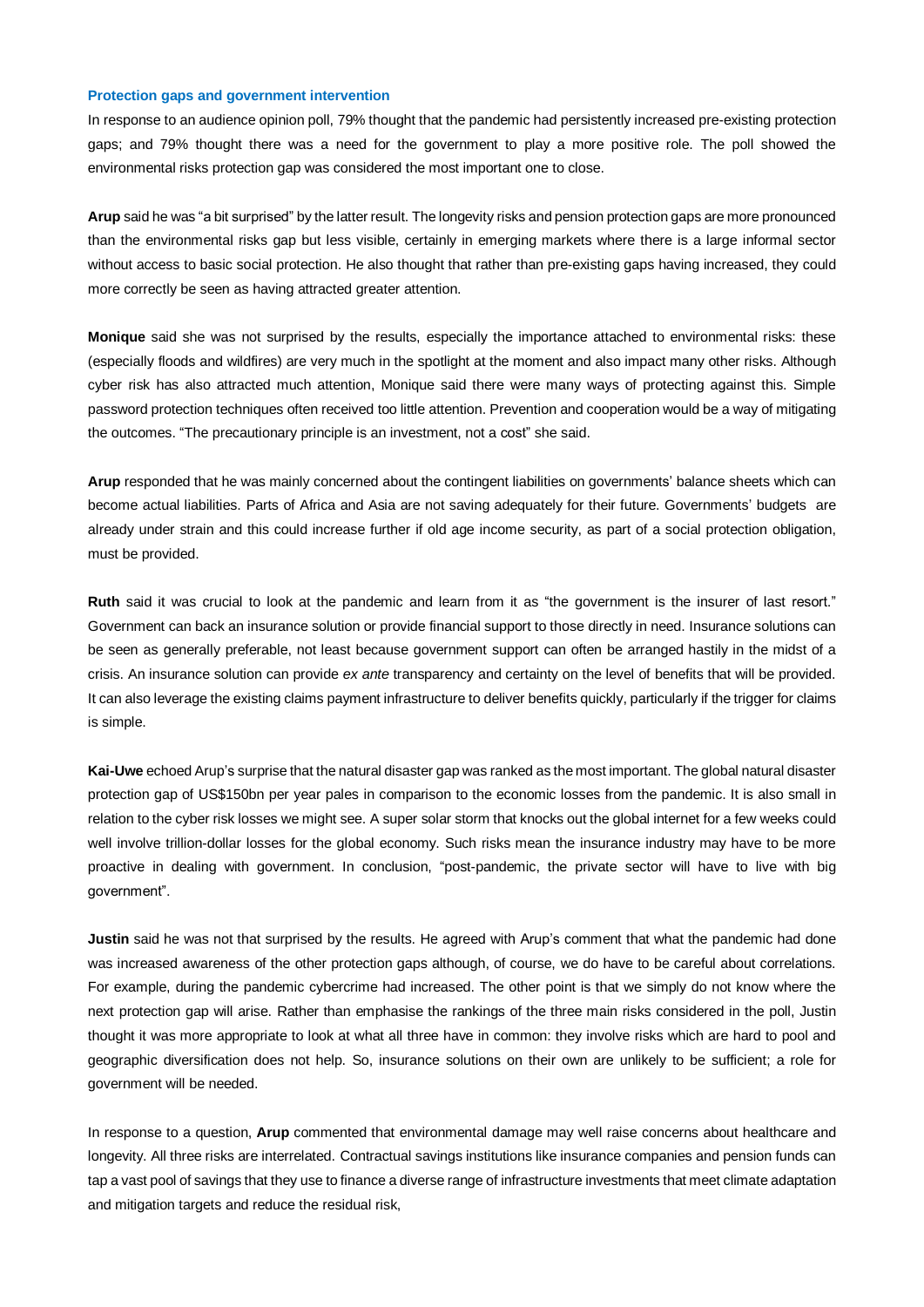In response to another question, **Monique** supported greater use of the alternative dispute resolution (ADR) system as a way of settling disputes between customers and their insurers. Such disputes can be a 'David versus Goliath' situation and ADR may level the playing field in favour of the consumer. Currently, insurance companies are not obliged to use ADR: accepting its greater use could make dispute resolution easier.

A second set of questions surrounded the issue of whether the private sector could manage to insure all risks itself or whether there was a need for much more public-private partnership.

**Ruth** commented that the pandemic had created recovery and resilience challenges which need to be addressed. The magnitude of global economic losses, judging government action and assessing changes in consumer demand all make pandemic insurance impossible for the private sector to insure without government backing. We have seen that property and liability insurance contracts are severely limited in the way they can respond to losses. Most policies now explicitly exclude pandemic risk and are expected to continue to do so. Insurers generally take the view that property, casualty and other insurance policies are designed to cover losses suffered by individuals that are insured but not the aggregate economic impacts from the pandemic.

Despite these challenges, **Ruth** does believe that parts of pandemic risk are insurable. It is the global nature of pandemics that means there is not enough capacity in the insurance industry to take on the risk unless there is a public-private partnership.

There are many examples of public-private partnerships working well to restore insurability. After 9/11, terrorism risk was perceived to be uninsurable. But the passing of the US Terrorism Insurance Act and the establishment of the Department of Homeland security meant that the obstacles were overcome and terrorism insurance was possible. Indeed, that market is now functioning well (Ruth cited the example of Pool Re in this respect).

**Kai-Uwe** was more circumspect, noting a fundamental difference between natural disaster and terrorism risk, for example, and pandemic risk. A global pandemic means the scope for risk sharing is very limited. This, however, is an actuarial consideration and there are broader considerations. If the insurance industry withdraws from certain risks, this may adversely affect the perception of the industry. Even if some form of insurance against pandemic risk were possible – if insurance companies had some 'skin in the game' – Kai-Uwe though this would not be enough to have a material impact when faced with multi-trillion dollar losses.

One questioner raised the issue of whether, if more risks were considered uninsurable that the insurance industry would start to lose relevance. **Kai-Uwe** though that this phenomenon was related to a shift in the composition of assets – with more of these becoming intangible rather than tangible. This is the key challenge for the industry's long-term relevance: to make more of the intangible assets insurable.

**Justin** reaffirmed the point that withdrawing from a market may prudentially be the best thing to do, but if a perception grows that "they're not there when you need them" this can damage the reputation of the industry.

**Monique** looked at the issue from a different angle: that a lot of small insurance (e.g., for smartphones or washing machines) had little value added: "Small insurance, big nuisance", in her words.

**Justin** noted that this, however, is more a conduct of business issue – whether insurers are putting customers' best interests first. **Kai-Uwe** also drew attention to the structural problems in the industry, such as the lack of capacity. If the German economy shut down for a month, the economic losses would be US\$130bn, more than the capital base of the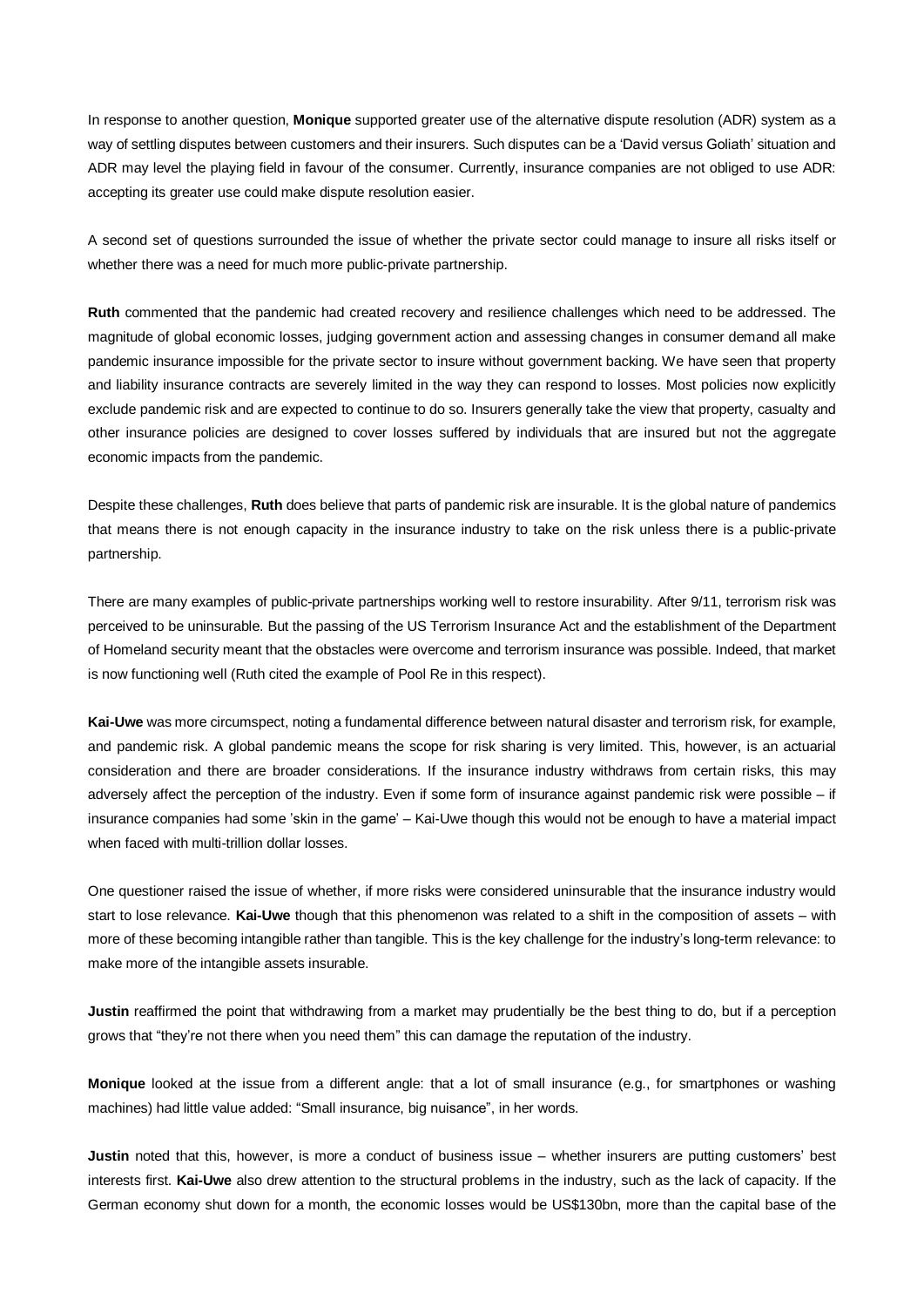property and casualty insurance sector. "Balance sheets of insurance companies are finite but systemic risks are infinite", he said. The balance sheet response has to be limited to protect all policy holders and shareholders. Incentivisation of protection and risk mitigation – a more collaborative approach – should be developed further.

**Arup** added that "insurance and capital markets go hand-in-hand". The underdevelopment of capital markets can limit insurance provision, especially in emerging economies. Further expansion of contractual savings institutions hinges on capital market development. However, with some emerging economies, particularly the smaller ones, still far away from that prospect, regional solutions need to be considered. The critical role that community can play in managing disasters has been demonstrated during the pandemic. Community-based insurance models can provide important insights into reducing and sharing risk. However, such arrangements are well suited to idiosyncratic (within community) risks, but not systematic (affecting the community as a whole) risks. These models need to be explored further in the light of new technology to calibrate risk with more granular data, and ensure that insurance solutions become efficient, targeted and affordable.

### **Final thoughts**

**Kai-Uwe**'s concluding remark was that how we define protection gaps is of crucial importance. It is the difference between what people and businesses do buy in terms of insurance coverage and what they should buy. What we should buy cannot and should not cover all potential losses: expectations of what insurers can cover need to be managed. Insurers need to make clear to the public what they can reasonably do and what they cannot do. Essential to this are unambiguous policy wordings – where much progress has been made but where there is further to go.

**Justin** said if risks exist they should be reflected in the balance sheet. Capital should reflect risks. If there is a risk which it is in the public interest for insurers to cover but it is not viable, then a public-private partnership may well be appropriate. Lowering capital requirements in order to increase insurers' capacity would not be the right approach. The consequences of protection gaps will inevitably arise. This can be disorderly or, hopefully, orderly.

**Arup** concluded that if we need to bridge protection gaps, we need relevant products. Health insurance is no use if health systems do not work properly. Insurance markets cannot grow if capital markets are not developed. The government can help, but there are many government protection schemes which are not well planned. The private sector could help in improving these, especially with the use of new technology.

**Monique** said that protection levels could be increased by involving consumer organisations and having access to their data, helping to mitigate risks. There are many ways of increasing affordability: in some cases, compulsory insurance can be part of the solution, as it increases the risk pool.

**Ruth** made the point that there is no one size fits all solution. But a loss sharing arrangement between governments and insurers (and reinsurers) for future pandemics could make a big contribution. This would leverage the financial capacities of the insurance industry and capital markets and also support risk management and resilience. There is a huge opportunity for the industry.

## **Conference Concluding remarks**

Petra Hielkema, Chairperson of EIOPA

With over 900 participants from 56 countries there was a wide diversity of participation in the conference. The main themes – digitalisation, regulation, resilience and protection gaps – are discussed everywhere. What has been clear is that there are different staring points, impacts and responses. Digitalisation has been accelerated by the pandemic which is a good